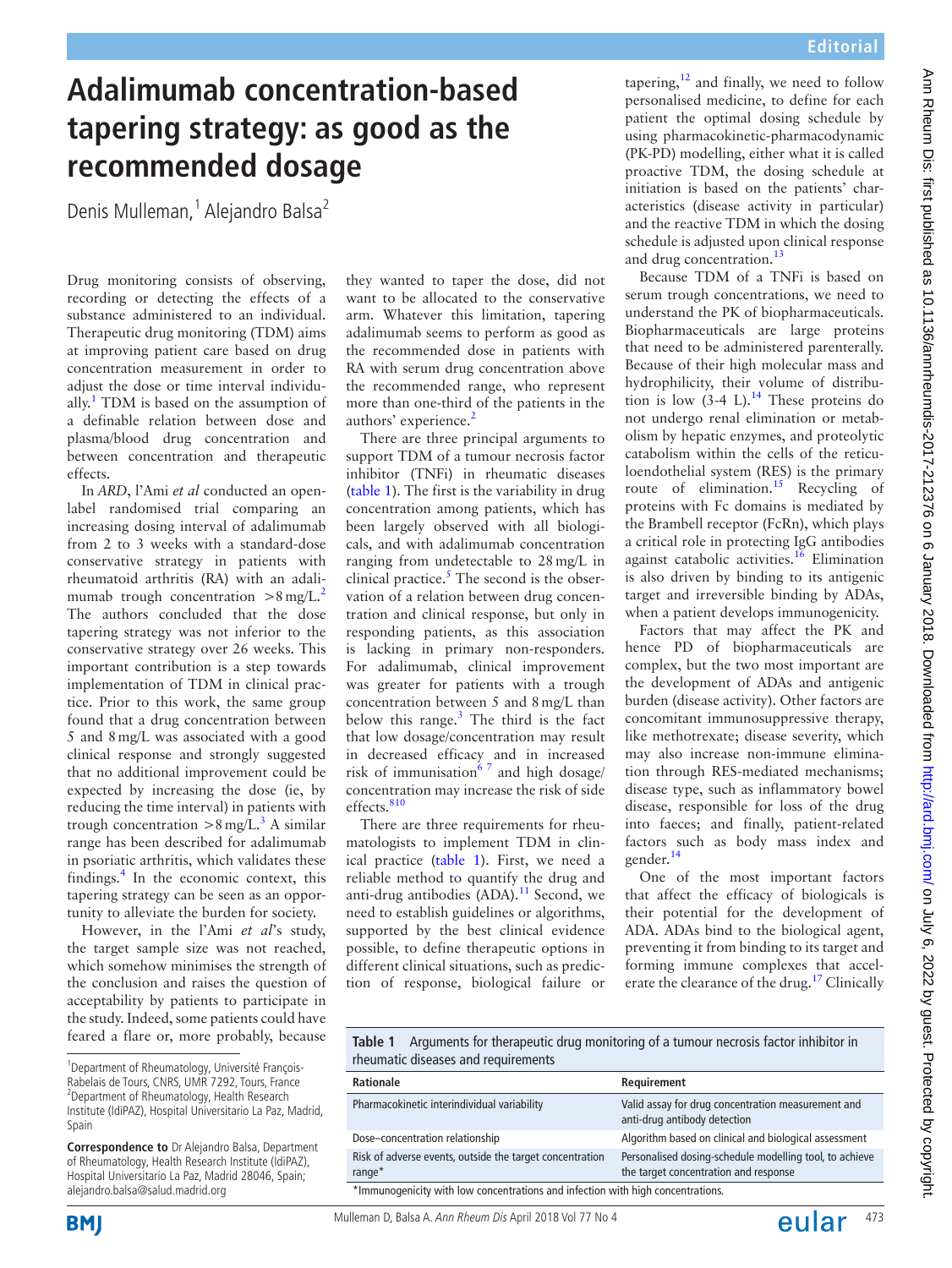relevant ADAs are those that are present at high titters, since they bind to all or most of the circulating drug producing a significant reduction in serum drug concentrations.[18](#page-2-12) However, in most patients ADA titters increase slowly, and before they are present in sufficient amounts to completely block therapeutic drugs, there is a period of several months during which patients may present low drug concentrations in serum, or only absent in the last days of the cycle, with a satisfactory or slightly worse clinical condition, which is gradually lost as the amount of ADA increases and completely blocks the drug during most of the treatment period.<sup>[19](#page-2-13)</sup>

Disease activity is an important factor affecting the PK-PD. A high inflammatory burden expressed by high expression of TNF in the inflamed tissue will lead to tissue retention of the TNFi, thereby increasing drug concentration in the joint and reducing it in the blood, with less available drug.<sup>[14 20](#page-2-8)</sup> Hence, patients with high disease activity may require greater amounts of drug to neutralise this high amount of TNF than those with moderate or low disease activity, so disease activity is a key factor in determining the target tissue concentration to achieve a clinical response.<sup>21</sup> This phenomenon, called the antigenic  $sink$ ,  $14$  is a dynamic process because the drug reduces inflammation with consequently less TNF production, less binding to TNFi, thereby leading to increased drug concentration in the blood.[22](#page-2-15) Accordingly, an inverse correlation is found between peripheral blood TNFi concentration and disease activity in all inflammatory diseases.<sup>[23](#page-2-16)</sup>

Biopharmaceuticals need to be available in sufficient quantity in blood and target tissues to exert their effect; however, the optimal drug concentration range for therapeutic efficacy may differ depending on the disease activity, high for very active disease or even very low when the disease is in remission or with low disease activity. $21$  Because the correlation between drug blood concentration and outcome is stronger than between the dose and outcome, measuring drug concentrations in terms of a disease activity state allows clinicians to understand the reasons for the failure or the efficacy of the treatment, and allows for optimising the therapeutic dosage regimen and thus improving the response.

The different clinical situations in which TDM can be useful have been recently reviewed, and dose tapering may be considered in some instances.<sup>24  $25$ </sup> The lingering question is still when can the clinician consider dose tapering or dose intensification? Some authors have tried to decrease the dose in patients with low disease activity regardless of the concentrations, showing this strategy to be feasible in most patients, although with loss of response in some cases. The question is, while tapering, can we avoid the occurrence of flares? The study by l'Ami *et al* shows that dose tapering is efficient when selecting patients based on their drug concentration.

Rheumatologists have been primarily concerned with patients with refractory disease or adverse events, which requires a rapid therapeutic decision. Patients in remission or with good response have not drawn much attention so far. With the article by l'Ami *et al*, rheumatologists should now realise that some of their patients have high serum drug concentration when receiving the recommended dose and that dose reduction is feasible, and also has a major implication for rheumatologists and society, because TDM may reduce costs while maintaining the clinical response. A striking observation is that some proposed algorithms have focused on only patients with poor response. Recently, the Monitoring of Antibodies Group in Europe proposed a generalised therapeutic algorithm for biopharmaceutical treatment of inflammatory diseases that considers non-re-sponders and responders.<sup>[12](#page-2-6)</sup>

The unanswered question which remains is the clinical utility of TDM; in other words, what does TDM add in comparison to the experience-based decision? The article by l'Ami *et al* provides some new and important insights into the potential benefit of TDM, in the situation of low disease activity/remission, but still there are some unresolved questions. Is this strategy cost-effective in patients in remission with serum through concentrations within the optimum adalimumab range of 5–8mg/mL? Some arguments favour TDM of TNFi agents in RA.<sup>24</sup> However, the strength of studies is insufficient to support TDM in clinical practice.<sup>2628</sup> Still, no large prospective study comparing TDM versus usual care has been published. The present article favours TDM of a TNFi in RA. Prior to this, some authors found that dose reduction of adalimumab was feasible, particularly with high trough concentration[.29](#page-2-19) Finally, we remind that the decision is based on both clinical opinion and biological information. In addition, although this is the first randomised trial of TDM of a TNFi, we need to reconfirm this finding in further works before implementing TDM of biopharmaceuticals in clinical practice of RA.

**Acknowledgements** We thank Laura Smales (BioMedEditing, Toronto, Canada) for improving the English language and editing the manuscript and Phlippe Goupille and Chamaida Plasencia for advice.

**Contributors** AB and DM drafted and approved the final manuscript.

**Funding** The authors participate in the Consortium 'Monitoring of monoclonal Antibodies Group in Europe' (MAGE) for inflammatory diseases. The MAGE Consortium is supported by LE STUDIUM Loire Valley Institute for advanced studies ([http://www.lestudium](http://www.lestudium-ias.com/)[ias.com/](http://www.lestudium-ias.com/)).

**Competing interests** AB has received unrestricted grants from Pfizer, Roche and AbbVie and speaker fees from Pfizer, AbbVie, MSD, BMS, UCB, Novartis, Sandoz, Celltrion and Roche, and has acted as a consultant for Pfizer, Sandoz, Nordic, AbbVie, Roche, BMS, UCB and MSD. DM participated on behalf of his institution in clinical trials sponsored by AbbVie, Roche, BMS, Pfizer, UCB and MSD; his hospital received a grant for research from AbbVie in 2004 and from Nordic Pharma in 2012; he has acted as a consultant and given lectures on behalf of his institution for MSD, Novartis, UCB and Pfizer; he has been invited to attend international congresses by MSD, Roche, BMS, AbbVie and Janssen-Cilag.

**Provenance and peer review** Commissioned: externally peer reviewed.

**Data sharing statement** Requested editorial about TDM of anti-TNF drugs in RA.



**Open Access** This is an Open Access article distributed in accordance with the Creative Commons Attribution Non Commercial (CC BY-NC 4.0) license, which permits others to distribute, remix, adapt, build upon this work non-commercially, and license their derivative works on different terms, provided the original work is properly cited and the use is noncommercial. See: [http://creativecommons.org/licenses/](http://creativecommons.org/licenses/by-nc/4.0/) [by-nc/4.0/](http://creativecommons.org/licenses/by-nc/4.0/)

© Article author(s) (or their employer(s) unless otherwise stated in the text of the article) 2018. All rights reserved. No commercial use is permitted unless otherwise expressly granted.



**To cite** Mulleman D, Balsa A. Ann Rheum Dis 2018;**77**:473–475.



► [http://dx.doi.org/10.1136/annrheumdis-2017-](http://dx.doi.org/10.1136/annrheumdis-2017-211781) [211781](http://dx.doi.org/10.1136/annrheumdis-2017-211781)

Ann Rheum Dis 2018;**77**:473–475. doi:10.1136/annrheumdis-2017-212376

## **References**

- <span id="page-1-0"></span>1 Paintaud G, Passot C, Ternant D, et al. Rationale for therapeutic drug monitoring of biopharmaceuticals in inflammatory diseases. [Ther Drug Monit](http://dx.doi.org/10.1097/FTD.0000000000000410) 2017;39:339–43.
- <span id="page-1-1"></span>2 l'Ami MJ, Krieckaert CL, Nurmohamed MT, et al. Successful reduction of overexposure in patients with rheumatoid arthritis with high serum adalimumab concentrations: an open-label, non-